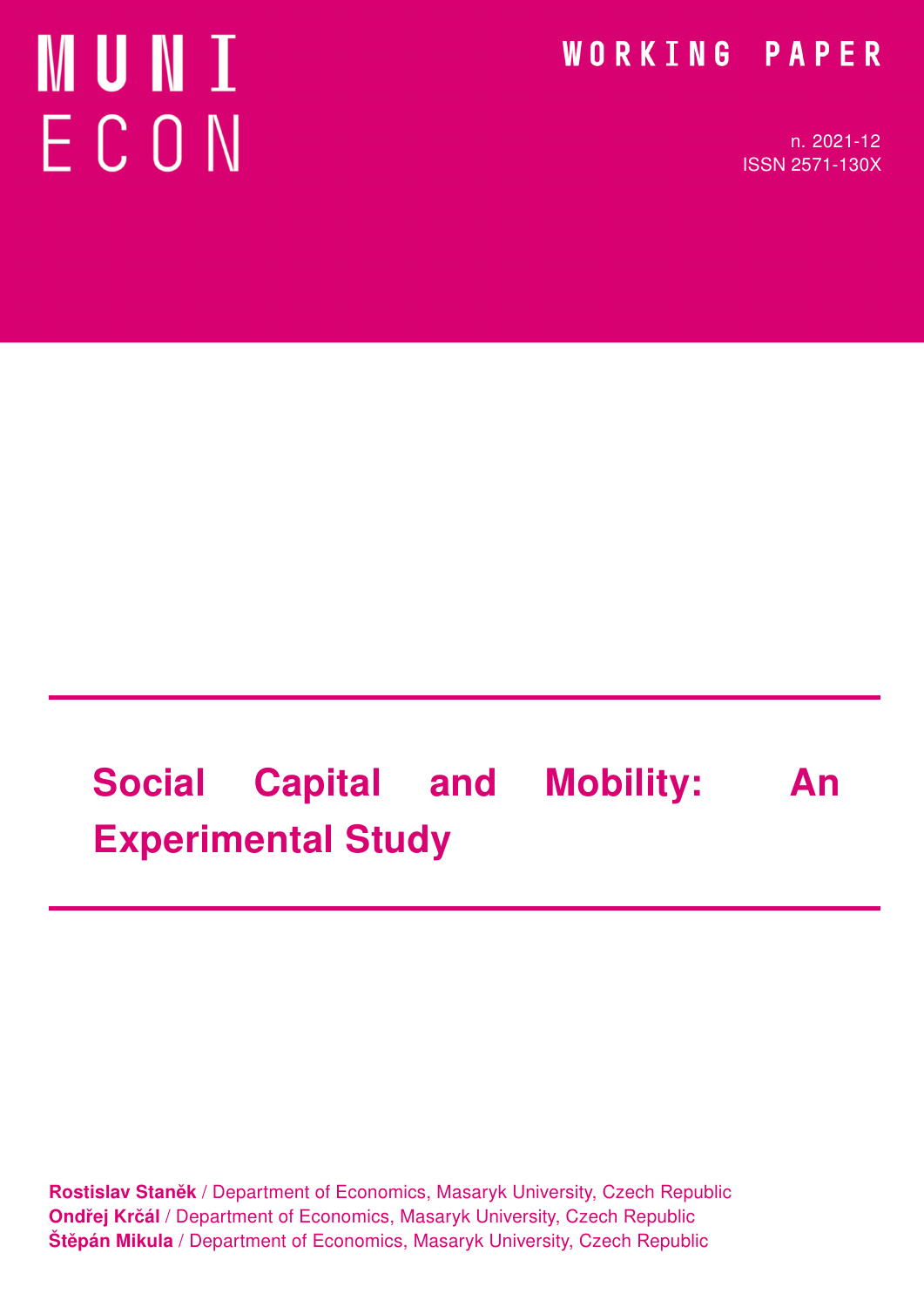## Social Capital and Mobility: An Experimental Study

### Abstract

Theoretical models of social capital (David, Janiak, and Wasmer 2010; Bräuninger and Tolciu 2011) predict that communities may find themselves in one of two equilibria: one with a high level of local social capital and low migration or one with a low level of local social capital and high migration. There is empirical literature suggesting that immigrants who join communities high in social capital are more likely to invest in local social capital and that the whole community will then end up in the equilibrium with high local social capital and low migration. However, this literature suffers from the selection of immigrants, which makes the identification challenging. In order to test the causal influence of the initial level of local social capital, we take the setup used in the theoretical models into the laboratory. We treat some communities by increasing the initial level of social capital without affecting the equilibrium outcomes. We find that while most communities end up in one of the two equilibria predicted by the theoretical models, the treated communities are more likely to converge to the equilibrium with a high level of local social capital and low migration.

Masaryk University Faculty of Economics and Administration

Authors:

Rostislav Staněk / Department of Economics, Masaryk University, Czech Republic Ondřej Krčál / Department of Economics, Masaryk University, Czech Republic Štěpán Mikula / Department of Economics, Masaryk University, Czech Republic

Contact: rostislav.stanek@econ.muni.cz Creation date: 2021-06 Revision date:

Keywords: social capital, integration, equilibrium selection, laboratory experiment JEL classification: C92, J15

Citation: Staněk, R., Krčál, O., Mikula, Š. 2021. Social Capital and Mobility: An Experimental Study. MUNI ECON Working Paper n. 2021-12. Brno: Masaryk University.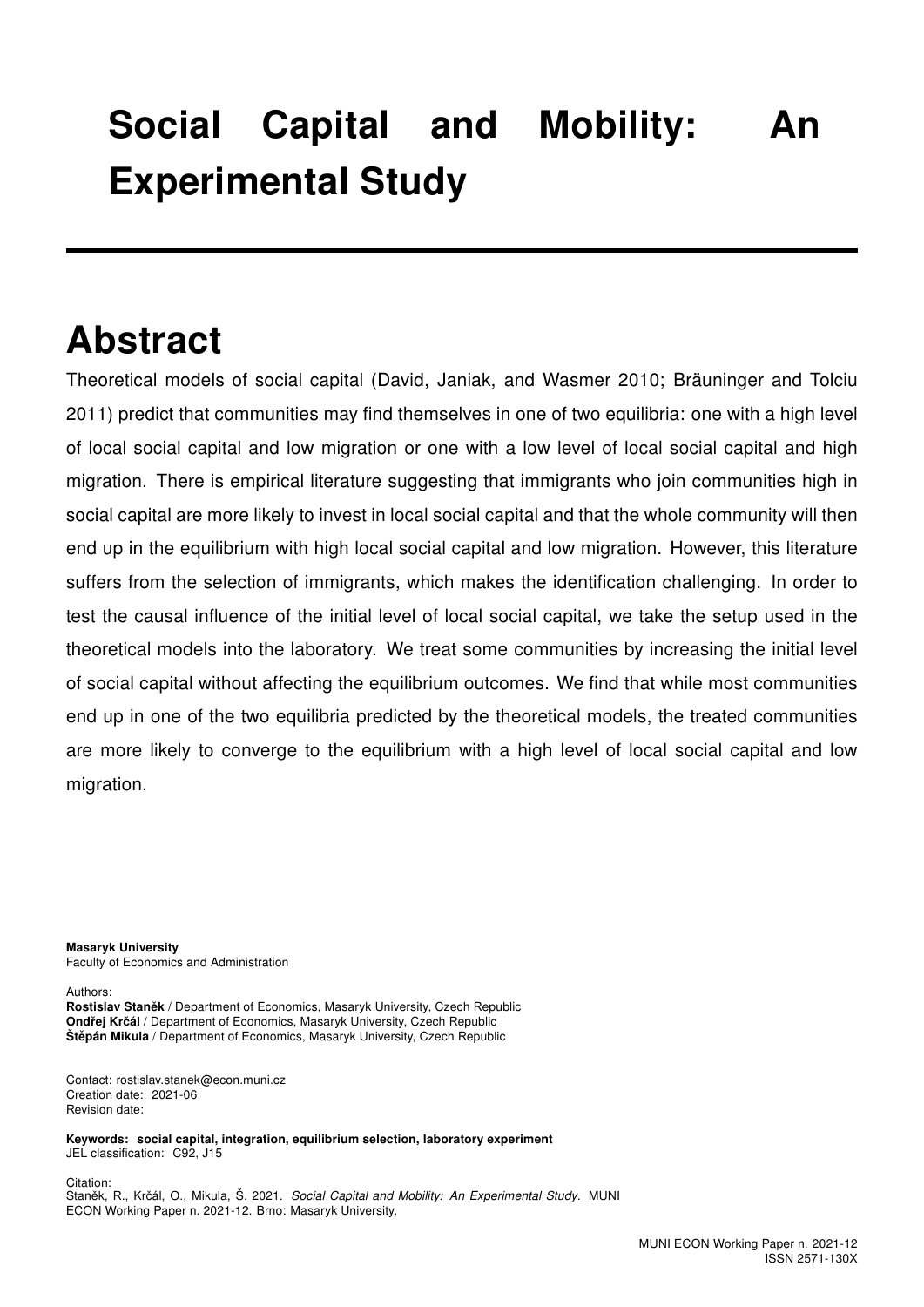#### Social Capital and Mobility: An Experimental Study

Rostislav Staněk<sup>a</sup>, Ondřej Krčál<sup>a</sup> and Štěpán Mikula<sup>a</sup>

<sup>a</sup>Faculty of Economics and Administration, Masaryk University, Lipová 41a, 602 00 Brno, Czech Republic

#### ARTICLE HISTORY

Compiled June 28, 2021

#### ABSTRACT

Theoretical models of social capital (David, Janiak, and Wasmer 2010; Bräuninger and Tolciu 2011) predict that communities may find themselves in one of two equilibria: one with a high level of local social capital and low migration or one with a low level of local social capital and high migration. There is empirical literature suggesting that immigrants who join communities high in social capital are more likely to invest in local social capital and that the whole community will then end up in the equilibrium with high local social capital and low migration. However, this literature suffers from the selection of immigrants, which makes the identification challenging. In order to test the causal influence of the initial level of local social capital, we take the setup used in the theoretical models into the laboratory. We treat some communities by increasing the initial level of social capital without affecting the equilibrium outcomes. We find that while most communities end up in one of the two equilibria predicted by the theoretical models, the treated communities are more likely to converge to the equilibrium with a high level of local social capital and low migration.

#### **KEYWORDS**

social capital, integration, equilibrium selection, laboratory experiment

JEL CODES: C92, J15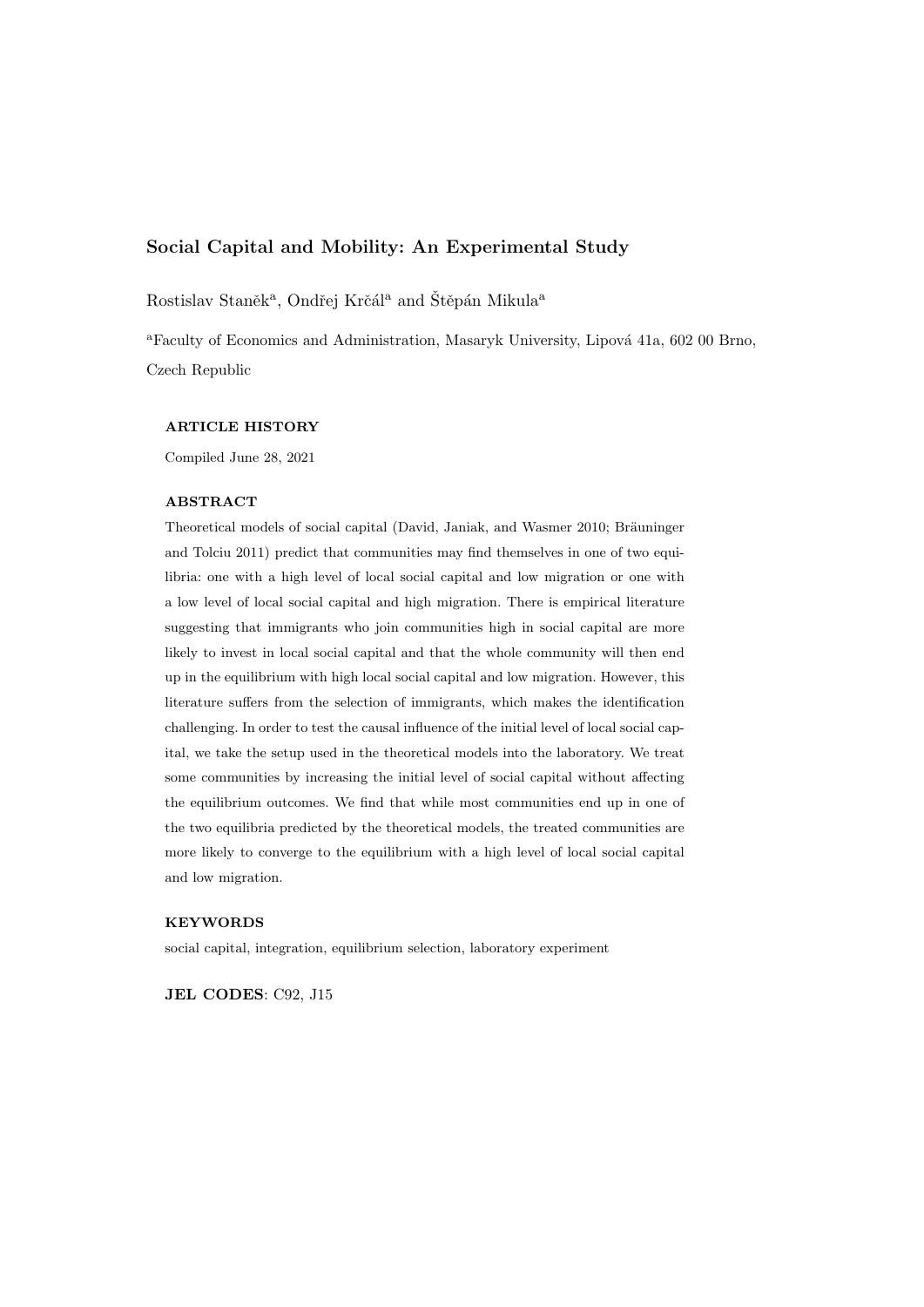#### 1. Introduction

Migratory movements are driven by a desire for a better future or simply by force. Irrespective of their motives, migrants lose their social connections in their communities of origin and need to integrate into the social networks of their receiving communities by investing in local social capital (SC). These investments may yield considerable returns, as social capital has been shown to be correlated for example with labour market outcomes (Freitag and Kirchner 2011) as well as with physical and mental health (Costa and Kahn 2007; Folland 2007; d'Hombres et al. 2010).

Theoretical models of local social capital accumulation (David, Janiak, and Wasmer 2010; Bräuninger and Tolciu 2011) have described individual investments in social capital as a function of a community-level stock of social capital. Higher stock brings higher returns to those who (a) previously invested and (b) stay in the community. These models typically produce two stable equilibria: a community with high social capital and low mobility (high-SC equilibrium) and a community with low social capital and high mobility (low-SC equilibrium). However the model does not provide any guidance about which equilibrium a particular community will end up in, or how that outcome depends on the initial level of social capital in the community. In this paper, we address whether immigrants who come into a community that is already high in local social capital are more likely to invest more in that local social capital than immigrants who come into a community that is low in local social capital.

Empirical evidence drawn from historical events following World War II suggests that communities affected by migration may end up in one of the two equilibria described in the theory. In the aftermath of the Second World War, ethnic Germans were expelled from Central and Eastern European countries and forced to move to Germany and Austria. Their expulsion resulted in a sudden inflow of 8 million people into West Germany alone. These immigrants (expellees), who moved into established communities, were similar to the domestic population of those communities in terms of language, culture and human capital, but were substantially poorer (Bauer, Braun, and Kvasnicka 2013). Chevalier et al. (2018) use municipality-level data from West Germany to show that the expellees eventually succeeded in becoming politically integrated, with their higher taste for wealth redistribution and preferences for different political parties disappearing in the mid-1960s. The voter turnout in municipal elections, often used as a proxy for SC levels (e.g. Knack 1992; Hotchkiss and Rupasingha 2018), converged even sooner, in 1950.

The expulsion of the ethnic German population did not only affect the receiving communities in Germany and Austria. On the other side of the border, in what is now the Czech Republic, the ethnic Germans had lived in the Sudetenland, a highly ethnically segregated region close to the border, for centuries. Their expulsion emptied whole municipalities and completely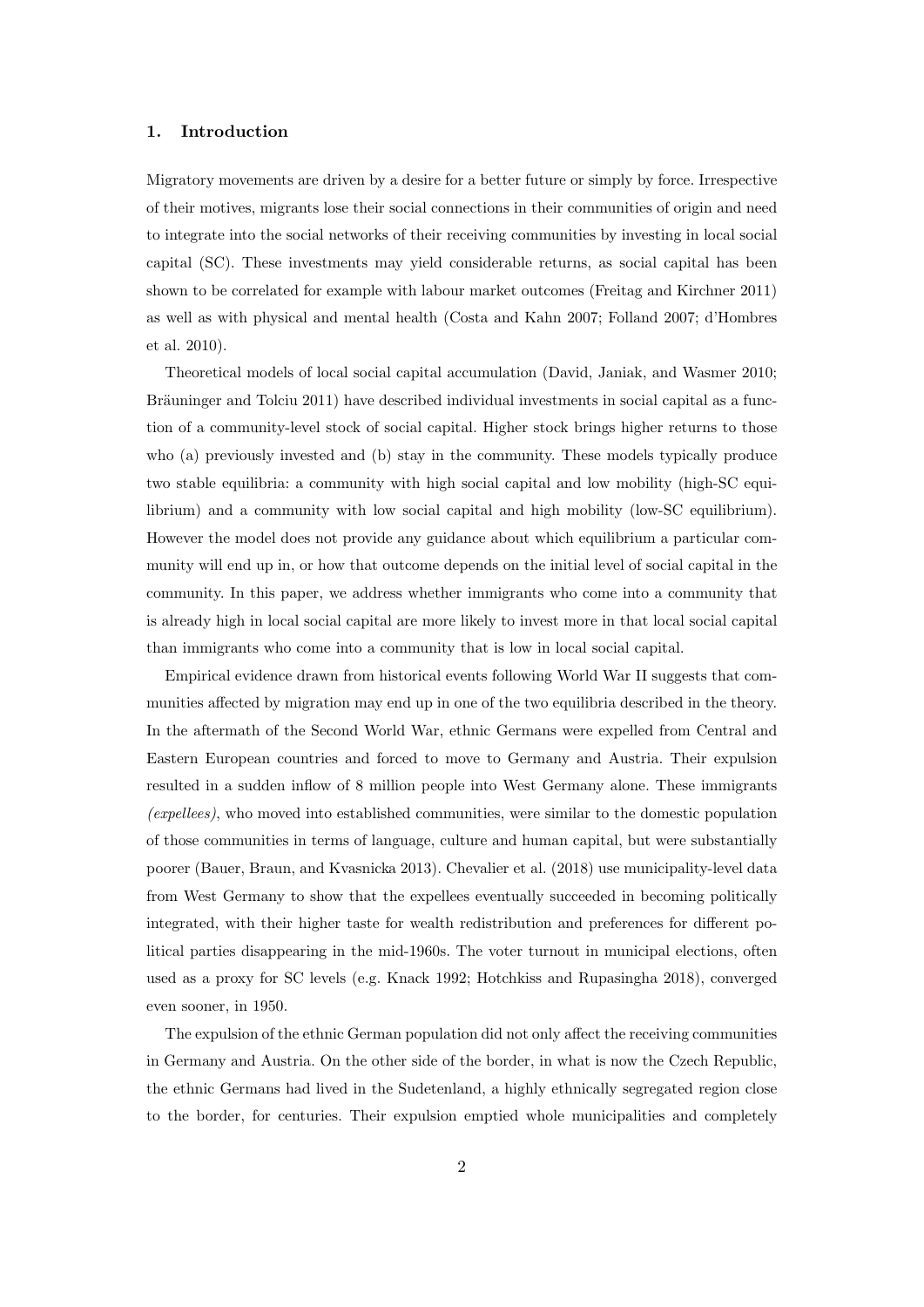destroyed the region's local social capital. The empty settlements they left behind were swiftly resettled by volunteers who sought to improve their economic and social status by acquiring a house, a piece of land or a better job (see e.g., Wiedemann 2016). These settlers were homogeneous in terms of language and culture but they had little or no social connections prior to the resettlement. The new communities they created therefore, presumably, had low initial levels of local social capital. Guzi, Huber, and Mikula (2019) show that the resettlement increased the population churn in resettled municipalities and that this effect has persisted to the present day. They also document that to this day the resettled municipalities still report lower voter turnout in local elections and lower civic participation in local clubs – i.e., in local social capital.

The established communities in West Germany which experienced an inflow of expellees maintained their high level of SC, while the municipalities in the Czech Republic that suffered the destruction of their SC are still lower in SC. However, the evidence that empirical research can deliver is limited due to the self-selection of immigrants and their unobserved characteristics. Migration is typically a matter of choice, and migrants are usually free to choose their country or municipality of destination. The observed effects could be therefore driven by selfselection rather than by the local social capital levels in the receiving communities. To tackle this concern, we simulate the process of migration and investment in local social capital in a laboratory experiment.

We propose an experimental design that follows theoretical models of local social capital accumulation (David, Janiak, and Wasmer 2010; Bräuninger and Tolciu 2011). A community is modelled as a group of experimental subjects, who make two choices. First, they decide how much to invest in SC and second, they choose whether to stay in the community or to move elsewhere. People who stay enjoy the return from their SC investments. People who leave receive a reward (e.g. a better job or lower housing costs), but lose the benefits of their local social network.

The experiment enables us to examine whether community members' choices and the equilibrium the community ends up in depend on the community's initial level of SC. An exogenous shift in the initial level of SC is modelled through an *investment leader*. This is a player who always invests as much as possible in local SC and never leaves the community. Since returns from SC investment depend also on other players' investments, the investment leader increases the lower bound return from SC investment for the other community members. For this reason, we hypothesise that communities with an investment leader are more likely to end up in the high-SC equilibrium than communities without such a leader. Our experimental results confirm this hypothesis.

This effect is not due to the leader's impact on equilibrium payoffs; if anything the intro-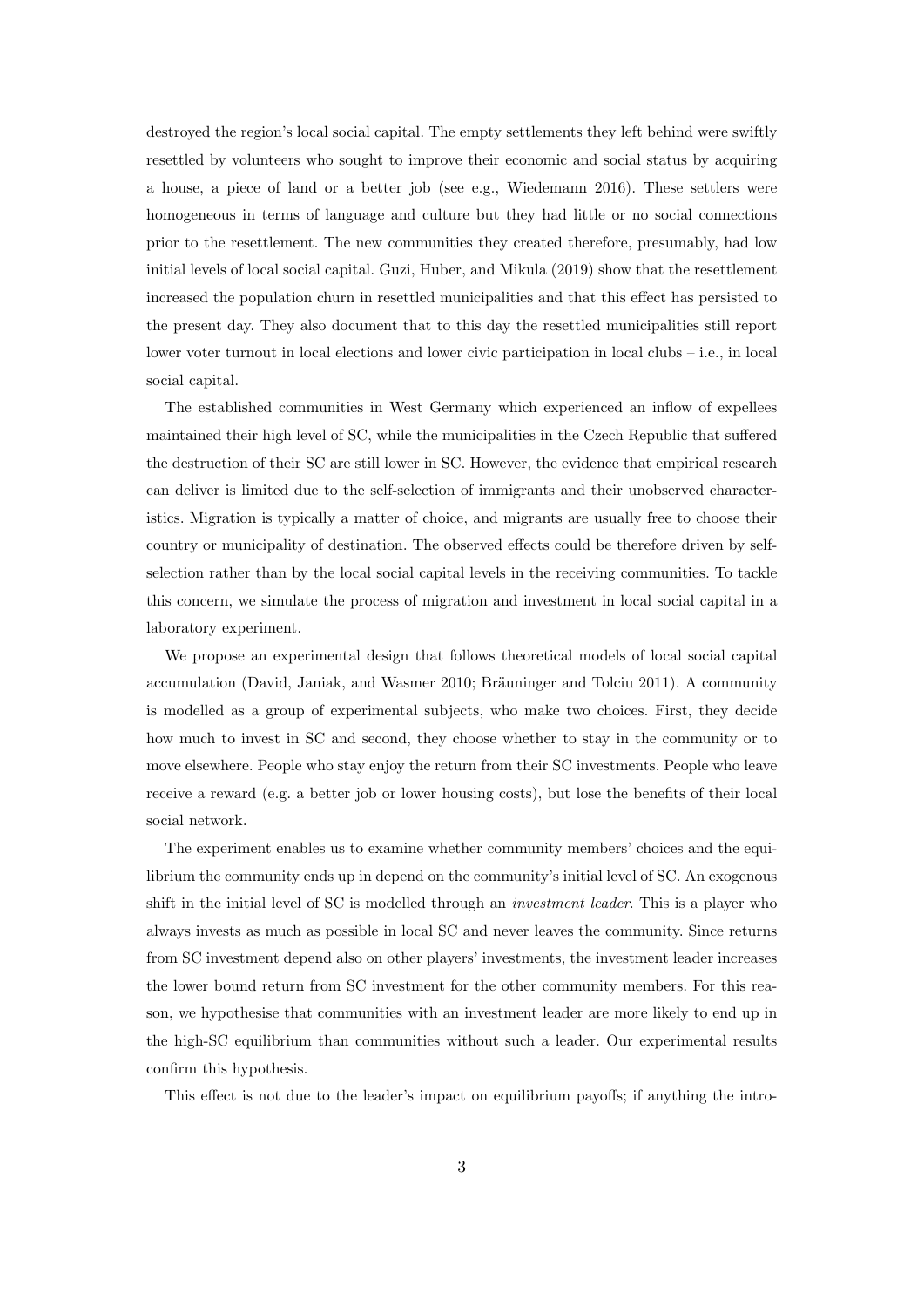duction of the leader should lead to the opposite effect, because the leader does not affect the payoff in the high-SC equilibrium, but increases the expected payoff in the low-SC equilibrium. The leader impacts the search for an equilibrium, which is modelled by repeating the same experimental game in the same group of players. Two mechanisms are possible: the leader either impacts community members' expectations, so that communities with a leader invest more and expect others to invest more, in the first round of the game, or, alternatively the higher prevalence of the high-SC equilibrium in leaders' communities may stems from players (with the same initial choices and expectations) receiving higher payoffs in the leader treatment, and therefore moving towards the high SC equilibrium in the second round of the game, through feedback and learning. Our experimental results provide evidence in support of the former explanation. We find that in the treatment with a leader, community members expect others to invest more in SC, and invest more themselves, and that this already happens in the first round of the game, before any feedback is given. This finding suggests initial expectations about the behavior of other community members are an important mechanism that can explain differences in communities' levels of social capital and migration.

The rest of this study has the following structure: in Section 2 we present the experimental design and formulate hypotheses; in Section 3 we describe the experimental procedures and data; in Section 4 we present and discuss the results.

#### 2. Experimental design

Our experimental design follows the logic of the models of local social capital (SC) and mobility by David, Janiak, and Wasmer  $(2010)$  and Bräuninger and Tolciu  $(2011)$ . These models consider an individual living in two periods. In period 1, individuals work and invest in their SC. At the beginning of period 2, some individuals receive job offers from a company located in a different community. Workers who accept the new jobs receive a mobility bonus but lose all their SC. On the other hand, individuals who are not offered new jobs or who reject their offers do not receive any bonus but retain their SC. The return the individuals derive from their SC depends not only on their SC in period 2, but also on the SC of the other people living in the same community. So their level of SC might provide a positive externality to other individuals in the same community.

In our experiment, each community is inhabited by four players. At the beginning of period 1, each player receives an endowment  $I = 80 \text{ CZK}^1$  and chooses the amount to invest in SC  $n_i \in (0, 80)$ . In period 2, three out of four group members receive new job offers. If they accept, they lose all their SC, i.e.  $s_i = 0$ , but receive a mobility bonus b. The size of the bonus

<sup>&</sup>lt;sup>1</sup>At the time of the experiment, 1 USD equaled 23 Czech Crowns (CZK) and 1 EUR equaled 26 CZK. A standard wage for an hour of unqualified student labor was approx. 100 CZK.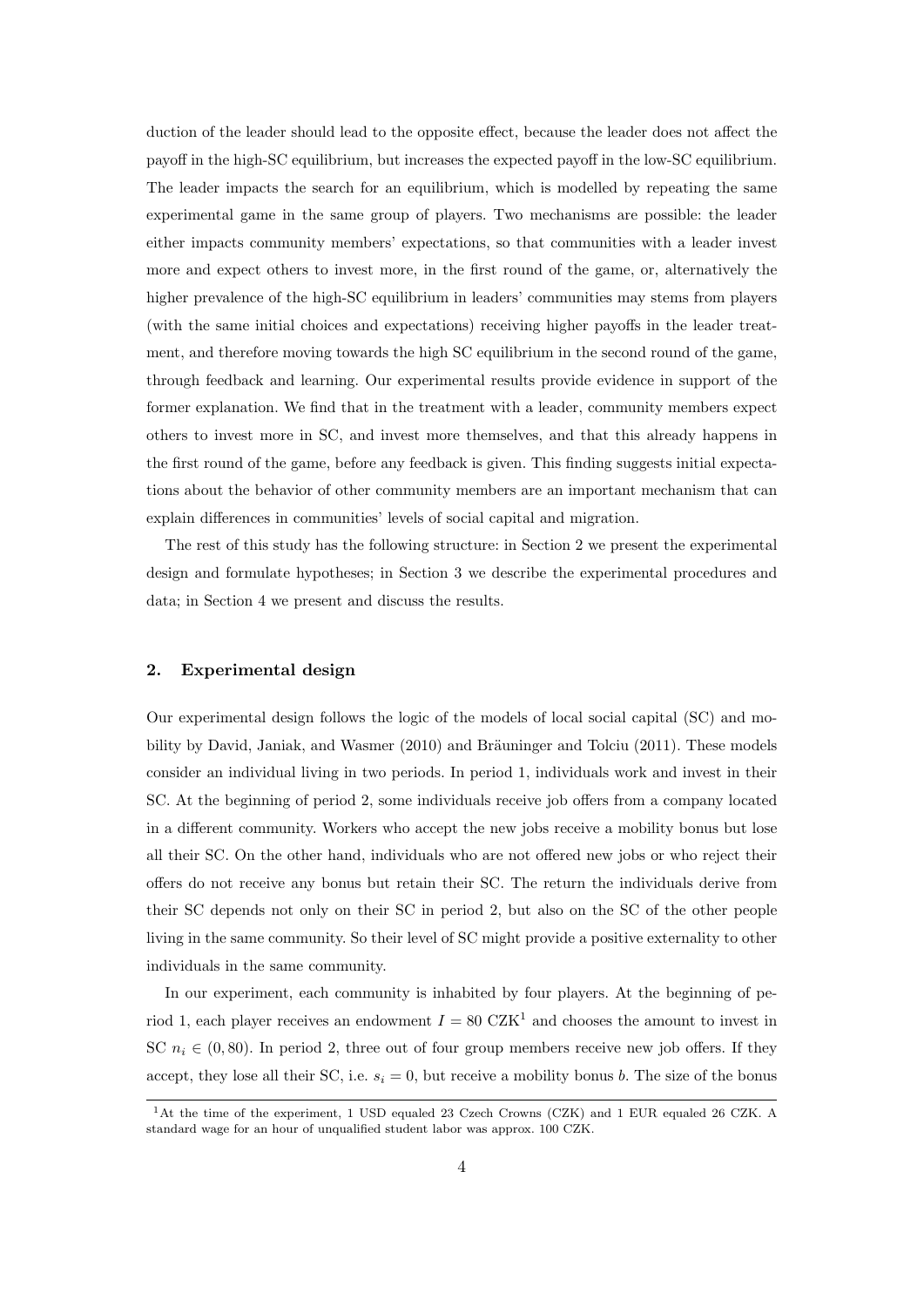is uncertain. There is a 10% probability of a bonus of 80 CZK, and a 90% probability of a bonus of either 25 CZK in the low-bonus treatment or 40 CZK in the high-bonus treatment. We varied the 90%-probability bonus to test the sensitivity of our results to the size of this parameter. Players who either receive no job offer or reject the offer received have a level of SC in period 2 of  $s_i = n_i$ . The return from SC is calculated as the investment of player i times the rate of return as determined by the sum of SC of other players in the group:

$$
r_i = s_i \sum_{j=-i} \frac{s_j}{120},
$$

The payoff to each player equals  $I - n_i + r_i$  if they receive no offer or reject one, or  $I - n_i + b$ if they accept a job offer. The game is repeated 10 times in partner matching to facilitate learning by the players, and convergence of the community to an equilibrium. At the end of period 1 of each round, players receive feedback about the other players' investment. At the end of each round, players learn how many players accepted job offers, the rate of return, the return from SC, and their payoff in that round.

We look at how the initial level of SC influences the outcome. In Treatment 0 (T0), all four players participate in the experiment, and three of them receive job offers in period 2. In Treatment 1 (T1), one group member, the investment leader, is played by a computer algorithm that always chooses  $n_i = 80$ , and never receives an offer in period 2. In order to keep the same number of players without the job offer, all three "human" players receive job offers with probability 1. The players are all made aware of the existence and choices of the robot player in T1, as well as the fact that the three remaining players will all receive job offers.

Both treatments lead to two subgame-perfect equilibria in pure strategies: In the high-SC equilibrium, all players in a given group choose  $n_i = 80$ , and do not accept any job offers. In the low-SC equilibrium, the players choose  $n_i = 0$ , and accept job offers. In both treatments the maximum payoffs in both equilibria is 160 CZK. While any individual with  $n_i = 0$  receives the maximum payoff with an exogenously given probability, the payoff of any player with  $n_i > 0$ depends on the other players' choices. Since the expected payoff in a high-SC equilibrium exceeds that in a low-SC equilibrium, players are motivated to invest in SC. T1 reduces the risk of the investment, because it changes the support of the rate of return  $\frac{s_j}{120}$ . Compared to T0, where the rate of return ranges from 0 to 2, the lowest rate in T1 equals 2/3, as the "computer" player always has  $s = 80$ . This reasoning leads to the following hypothesis:

**Hypothesis 1** (H1). A higher proportion of groups will converge to the high-SC equilibrium in T1 than in T0. Hence investment and SC will be higher and the job acceptance rate will be lower in T1 than in T0.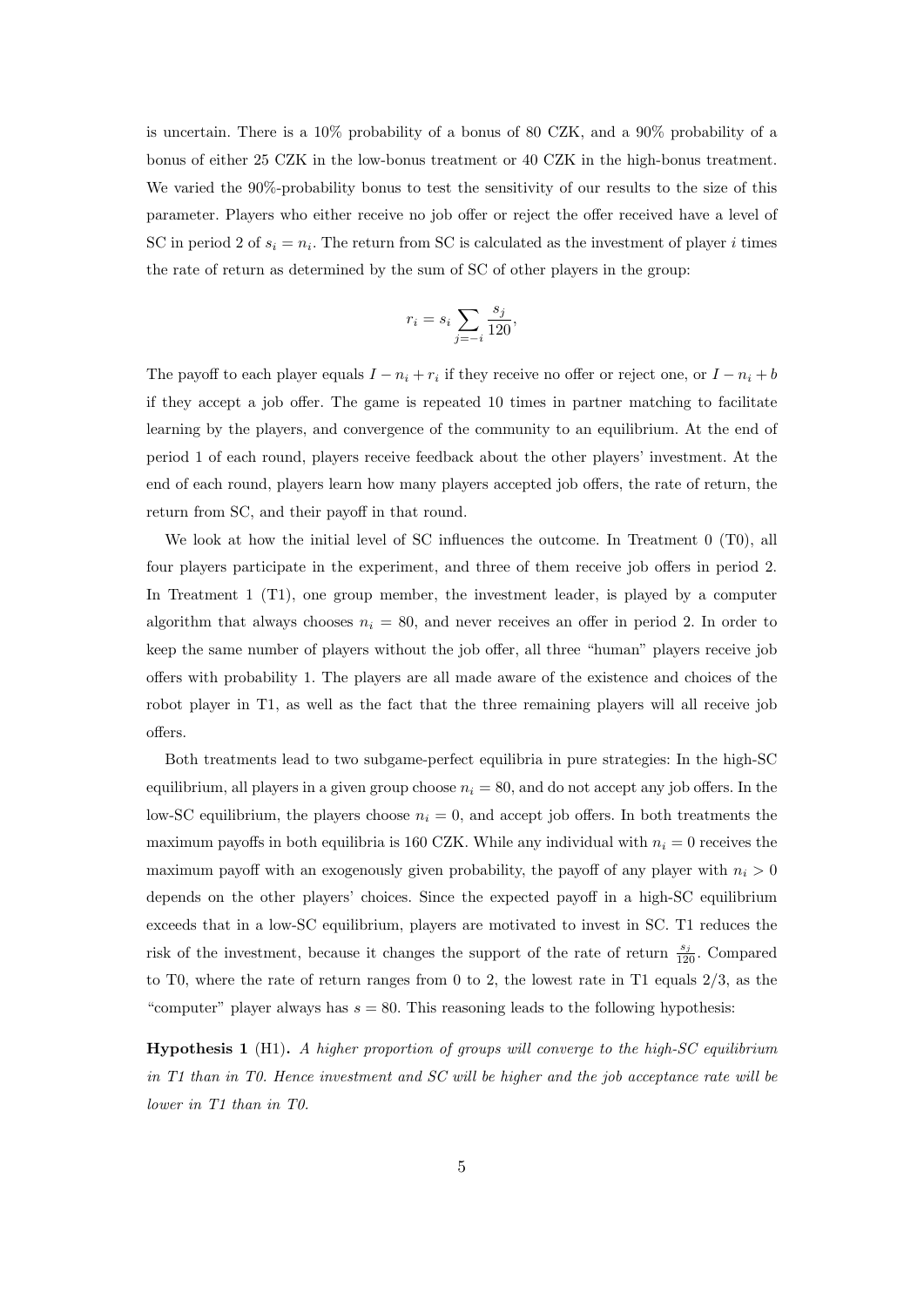If we find support for H1, it would be interesting to see whether this result is due to different feedback generated by identical choices in the two treatments, or whether it can be attributed to different ex-ante expectations. According to the first mechanism, the difference between T0 and T1 would be due to natural heterogeneity between players and learning in the repeatedgame setup. Suppose there are two groups, one in T0 and one T1, whose "human" players make the same investments in the first round of the experiment. If the average investment is less than 80, the rate of return for players in T1 will be higher, and those players will be less likely to accept job offers. This might lead to different choices in round 2 (especially if the rate of expected return is below 1 in T0 and above 1 in T1). Consequently, the two groups might converge to different equilibria. According to the second mechanism, the presence of the investment leader with high SC in T1 affects players' expectations about their fellow players' investments, and consequently affects their own investment choices. To be able to identify this mechanism, we elicit expectations about the investments that other "human" players will make. This is done in period 1 after each player has chosen their investment in SC. In T0, players guess what the average investment chosen by the three remaining players will be. In T1, they estimate the choices the two remaining "human" players will make. In the result section, we also test the following hypothesis.

**Hypothesis 2** (H2). The expected investment by other "human" players is higher in T1 than in T0.

#### 3. Experimental procedures and data

The experiment was conducted in November 2018 at the Masaryk University Experimental Economics Laboratory (MUEEL) in Brno, Czech Republic. In total, we recruited 324 student subjects using hroot (Bock, Baetge, and Nicklisch 2014). The experiment environment was programmed in zTree (Fischbacher 2007). At the beginning of the experiment, an experimenter read the instructions aloud, while students followed on paper copies (see Appendix A for the experimental instructions). At the end of the experiment, one period was randomly selected for payment. Subjects received their payoffs from that round and an additional bonus of 50 CZK if the difference between the estimated and actual average investment was less than or equal to 5 CZK. Each experimental session contained a second part, administered after this experiment, which is not related to this paper. The whole experimental session took approximately 70 minutes. The average payoff equaled 280 CZK.

We conducted 14 experimental sessions, 7 sessions of T0 and 7 sessions of T1. We also varied the mobility bonus to test the robustness of our results: This was 40 CZK in 8 sessions and 25 CZK in 6 sessions. Summary statistics are presented in Table 1. Each session contained 10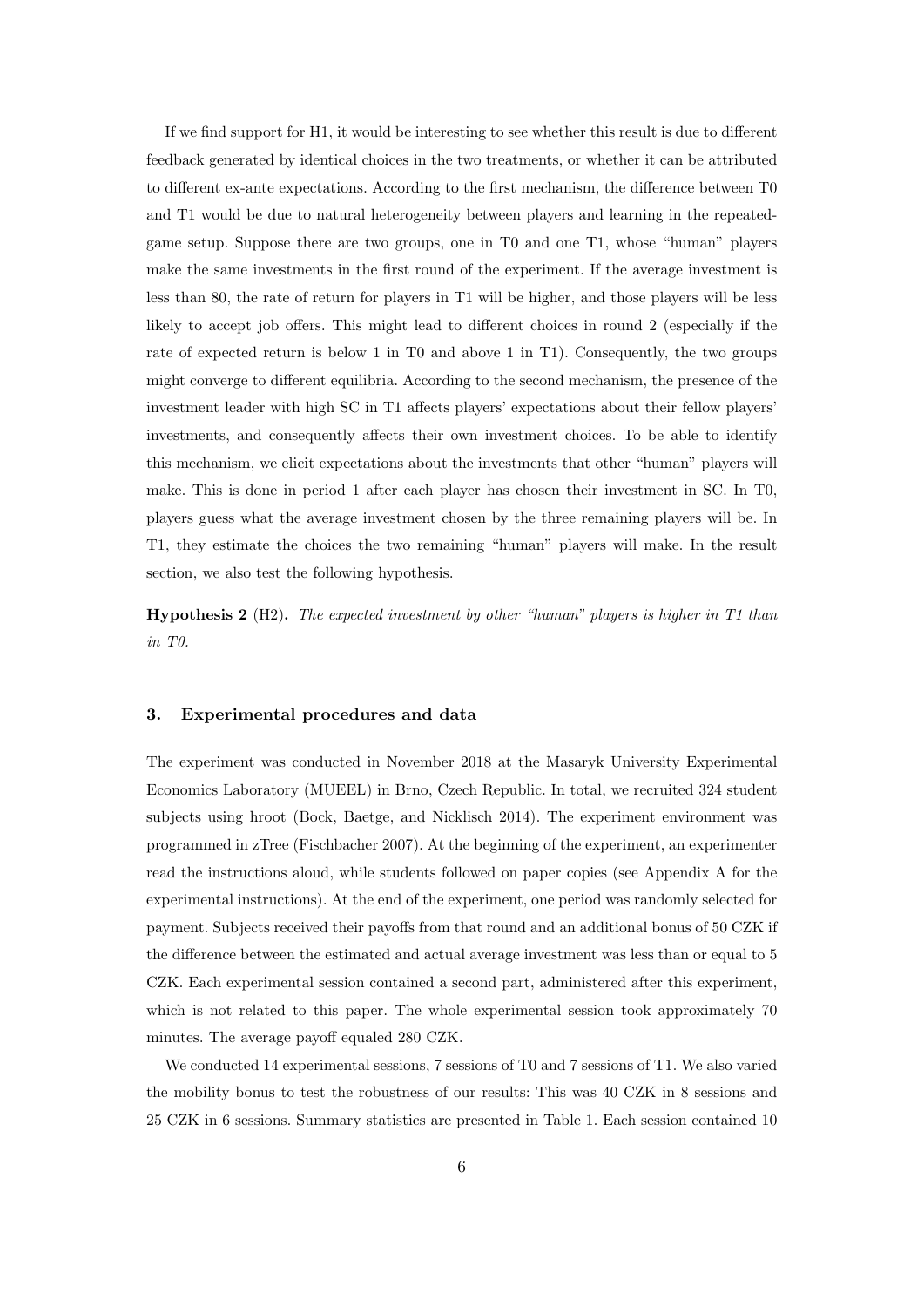

periods with the same game. For the analysis of the expectations and investments in the first period, we can take the choices of all 324 participants as independent. Once we are interested in the outcomes in the last period, the independent observations are the 94 groups. Figure 1 presents the histogram of the group level average SC in round 10. It is clear that most groups converged to one of the equilibria, i.e. the level of SC in period 2 equals either 0 or 80. Only 6 out of 94 groups have an average SC between 10 and 70. The graph also shows that in line with Hypothesis 1 the relative share of groups in the high-SC equilibrium is higher in T1 than in T0.

|                           | Total     | Treatment 0 | Treatment 1 | Low bonus | High bonus |
|---------------------------|-----------|-------------|-------------|-----------|------------|
| Subjects                  | 324       | 168         | 156         | 132       | 192        |
| Female                    | 52.8%     | 53.0%       | 52.6%       | 53.8%     | 52.1%      |
| Business studies students | 64.5%     | 64.3%       | 64.7%       | 65.2%     | 64.1%      |
| Mean age (St. Dev.)       | 21.8(2.1) | 21.8(2.1)   | 21.7(2.0)   | 21.6(2.2) | 21.8(2.0)  |
| Groups                    | 94        | 42          | 52          | 38        | 46         |

Table 1. Descriptive statistics

#### 4. Results

Our main results are summarized in Figure 2, which shows the group averages for SC and job acceptance ratio in round 10 split by the value of the mobility bonus. The job acceptance ratio measures the share of subjects that accepted the job offered to them in period 2. In line with Hypothesis 1 the treatment increases SC and reduces job acceptance. A lower mobility bonus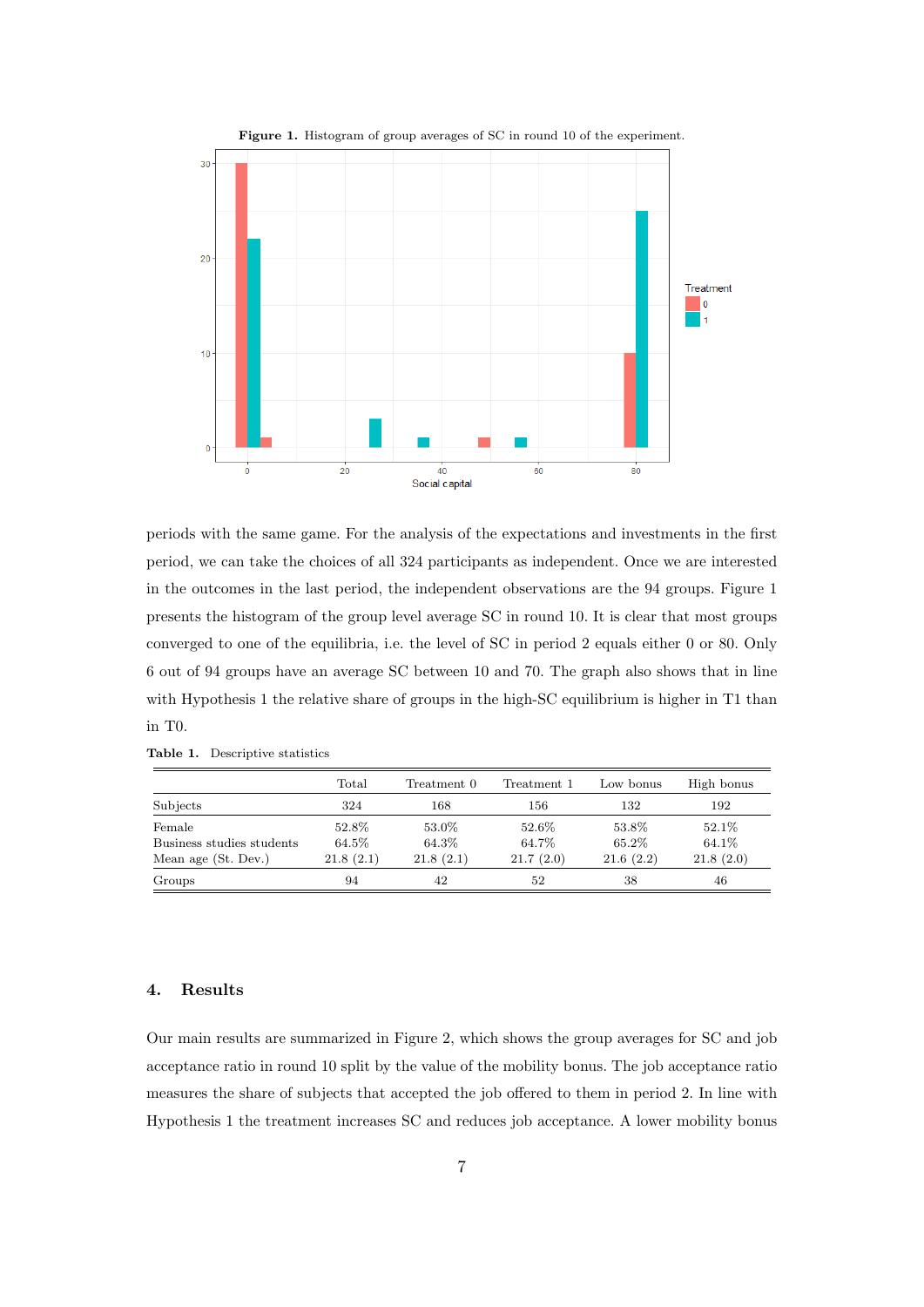

Figure 2. SC and job acceptance ratio in T0 and T1 for high and low mobility bonus

increases the share of groups in the high-SC equilibrium because it reduces the incentives to accept the job offer in period 2.

Table 2 tests Hypothesis 1. Column 1 shows the logit model explaining whether a group converged to a high-SC equilibrium at the end of the experiment. Here we assume that a group has converged to a high-SC equilibrium if the average level of SC exceeds 70, and to a low-SC equilibrium if it is below 10; we exclude the six groups whose average SC was between 10 and 70. Columns 2-4 present OLS regressions of the group averages of investment, SC, and the job acceptance ratio. In all the models, Treatment 1 changes the average size of the variable in the direction predicted by H1 by about  $28\%$  of the maximum value<sup>2</sup>, and these changes are highly statistically significant. As expected, a low mobility bonus moves all the variables in the same direction as T1. This is because the low bonus makes players less likely to accept job offers, and therefore more likely to invest in social capital and converge to the high-SC equilibrium.

<sup>2</sup>The average marginal effect of Treatment 1 in the logit model is 0.285. The maximum level of investment and SC is 80.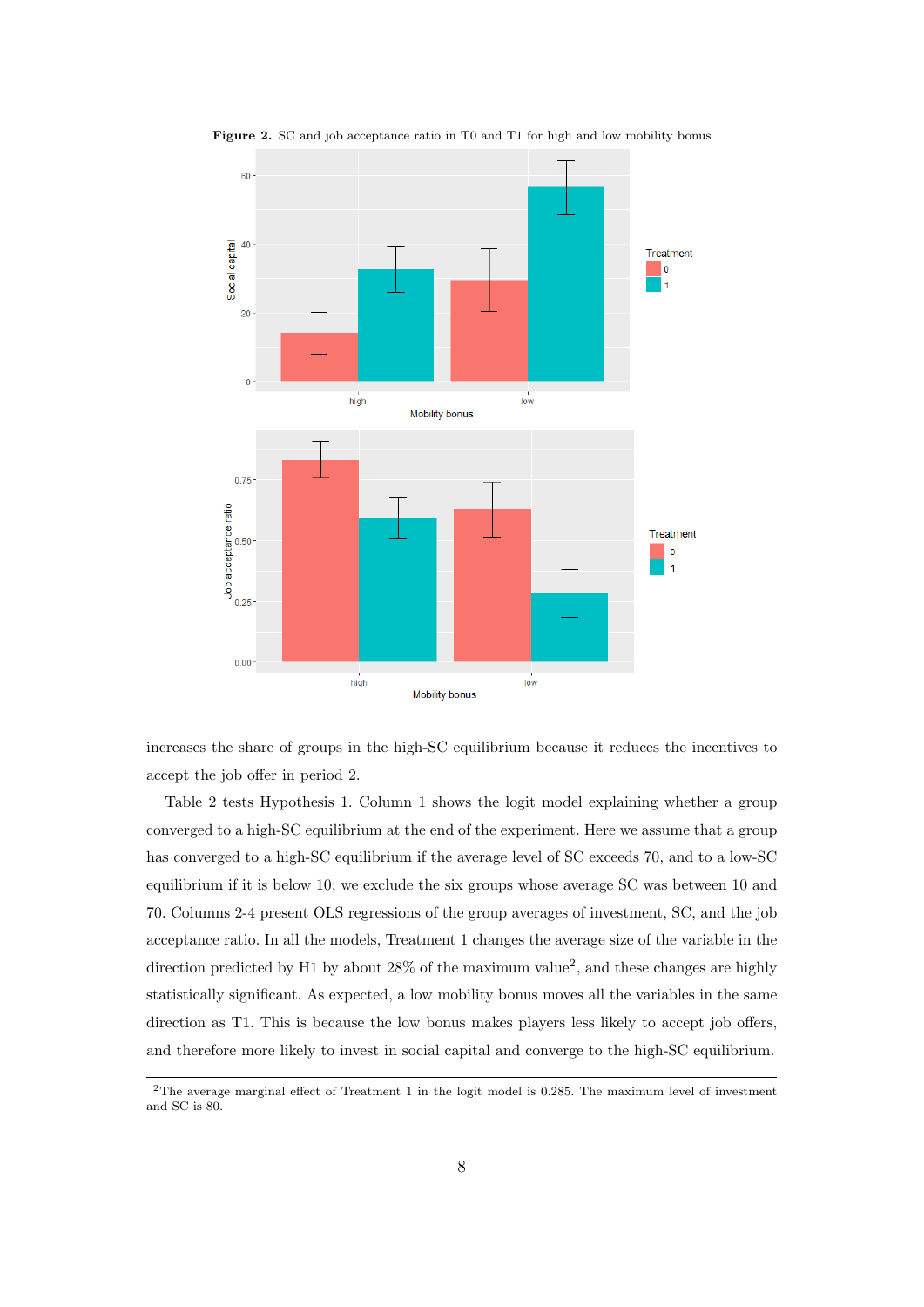|                                 | Dependent variable:         |                   |                |                 |  |
|---------------------------------|-----------------------------|-------------------|----------------|-----------------|--|
|                                 | High-SC equilibrium         | Investment        | Social capital | Job acceptance  |  |
|                                 | logistic                    | <i>OLS</i>        | <i>OLS</i>     | <i>OLS</i>      |  |
|                                 | (1)                         | $\left( 2\right)$ | (3)            | (4)             |  |
| Treatment 1                     | $1.400***$                  | $21.224***$       | 22.008***      | $-0.283***$     |  |
|                                 | (0.494)                     | (7.227)           | (7.391)        | (0.092)         |  |
| Low mobility bonus              | $1.177**$                   | 19.201**          | $20.053***$    | $-0.262***$     |  |
|                                 | (0.488)                     | (7.322)           | (7.487)        | (0.094)         |  |
| Constant                        | $-1.705***$                 | $14.539**$        | $11.971*$      | $0.858^{***}\,$ |  |
|                                 | (0.464)                     | (6.220)           | (6.360)        | (0.080)         |  |
| Observations                    | 88                          | 94                | 94             | 94              |  |
| $R^2$                           |                             | 0.140             | 0.144          | 0.153           |  |
| Adjusted $\mathbb{R}^2$         |                             | 0.121             | 0.126          | 0.135           |  |
| Log Likelihood                  | $-52.200$                   |                   |                |                 |  |
| Akaike Inf. Crit.               | 110.400                     |                   |                |                 |  |
| Residual Std. Error $(df = 91)$ |                             | 34.802            | 35.588         | 0.445           |  |
| F Statistic (df = 2; 91)        |                             | $7.422***$        | $7.681***$     | $8.231***$      |  |
| Note:                           | *p<0.1; **p<0.05; ***p<0.01 |                   |                |                 |  |

Table 3 shows treatment differences between expectations and investment decisions in round 1 of the experiment. The players had not received any feedback about the other players' choices, so the independent observations are their individual choices. The table provides evidence in support of Hypothesis 2. Treatment 1 increases both expectations about the average investment of the other "human" players in the group and actual investments, both by roughly similar values. Interestingly, Table 3 shows that the low mobility bonus has no impact on expectations or levels of investment.

Table 4 provides additional evidence about the impact of players' initial expectations on the equilibrium in round 10. This table adds first-round expectations to the models from Table 2. The players' initial expectations have a positive and highly significant impact on the share of groups that end up in high-SC equilibrium in round 10. This shows that the initial expectations triggered by the presence of the investment leader are important for reaching a high-SC equilibrium. The evidence for learning from feedback is weaker. The effect of Treatment 1 is no longer statistically significant. However, the signs of the parameter of T1 still suggest that learning from feedback might also play a role in reaching equilibrium.

#### 5. Conclusion

This paper has studied how the initial level of social capital in a community influences the integration of new inhabitants. The theoretical models of local social capital accumulation (David, Janiak, and Wasmer 2010; Bräuninger and Tolciu 2011) show that the community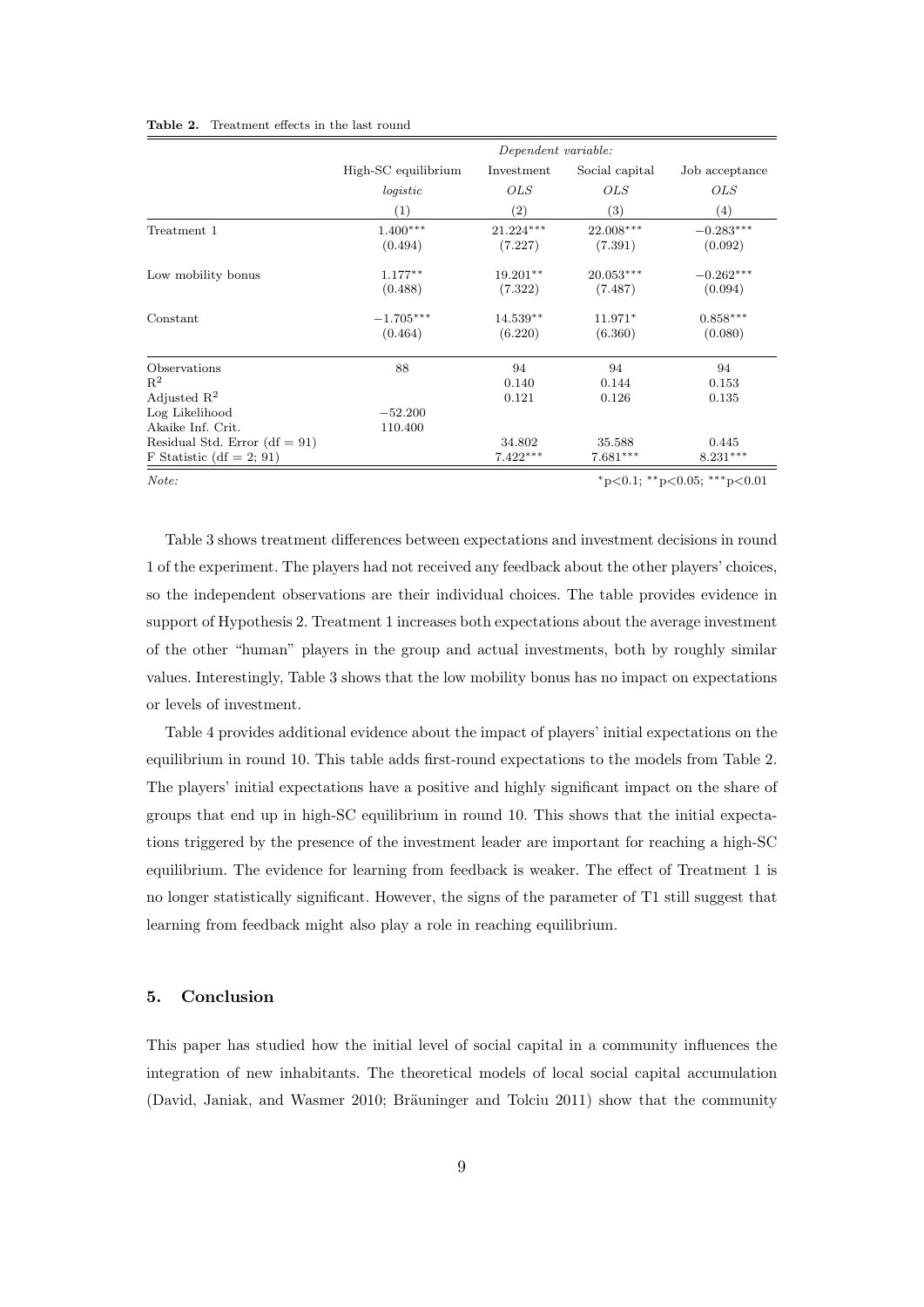|                                  | Dependent variable:         |                   |  |
|----------------------------------|-----------------------------|-------------------|--|
|                                  | Expectations                | Investment        |  |
|                                  | (1)                         | $\left( 2\right)$ |  |
| Treatment 1                      | $8.321***$                  | $9.465***$        |  |
|                                  | (2.309)                     | (3.172)           |  |
| Low mobility bonus               | $-1.751$                    | 1.607             |  |
|                                  | (2.364)                     | (3.248)           |  |
| Age                              | 0.095                       | $-0.663$          |  |
|                                  | (0.615)                     | (0.845)           |  |
| Female                           | $-5.355***$                 | $-4.607$          |  |
|                                  | (2.356)                     | (3.237)           |  |
| Constant                         | 43.092***                   | 55.235***         |  |
|                                  | (13.304)                    | (18.278)          |  |
| Field of study                   | Yes                         | Yes               |  |
| Observations                     | 324                         | 324               |  |
| $R^2$                            | 0.139                       | 0.084             |  |
| Adjusted $\mathbb{R}^2$          | 0.067                       | 0.007             |  |
| Residual Std. Error $(df = 298)$ | 20.232                      | 27.797            |  |
| F Statistic (df = 25; 298)       | $1.924***$                  | 1.097             |  |
| Note:                            | *p<0.1; **p<0.05; ***p<0.01 |                   |  |

Table 3. The effect of treatment on expectations and investment choices in round 1

Table 4. Initial expectations determine equilibrium type

|                                 | Dependent variable:         |              |                |                |  |
|---------------------------------|-----------------------------|--------------|----------------|----------------|--|
|                                 | High-SC equilibrium         | Investment   | Social capital | Job acceptance |  |
|                                 | logistic                    | <i>OLS</i>   | <i>OLS</i>     | <i>OLS</i>     |  |
|                                 | (1)                         | (2)          | (3)            | (4)            |  |
| Treatment 1                     | 0.878                       | 10.195       | 10.494         | $-0.141$       |  |
|                                 | (0.565)                     | (7.003)      | (7.127)        | (0.089)        |  |
| Low mobility bonus              | $1.650***$                  | 21.498***    | $22.451***$    | $-0.292***$    |  |
|                                 | (0.584)                     | (6.668)      | (6.786)        | (0.085)        |  |
| Initial expectation             | $0.097***$                  | $1.214***$   | $1.268***$     | $-0.016***$    |  |
|                                 | (0.025)                     | (0.269)      | (0.274)        | (0.003)        |  |
| Constant                        | $-6.046***$                 | $-34.078***$ | $-38.783***$   | $1.487***$     |  |
|                                 | (1.315)                     | (12.164)     | (12.380)       | (0.155)        |  |
| Observations                    | 88                          | 94           | 94             | 94             |  |
| $\mathbb{R}^2$                  |                             | 0.299        | 0.309          | 0.313          |  |
| Adjusted $\mathbb{R}^2$         |                             | 0.276        | 0.286          | 0.290          |  |
| Log Likelihood                  | $-42.434$                   |              |                |                |  |
| Akaike Inf. Crit.               | 92.868                      |              |                |                |  |
| Residual Std. Error $(df = 90)$ |                             | 31.602       | 32.161         | 0.403          |  |
| F Statistic (df = 3; 90)        |                             | 12.788***    | $13.412***$    | 13.645***      |  |
| Note:                           | *p<0.1; **p<0.05; ***p<0.01 |              |                |                |  |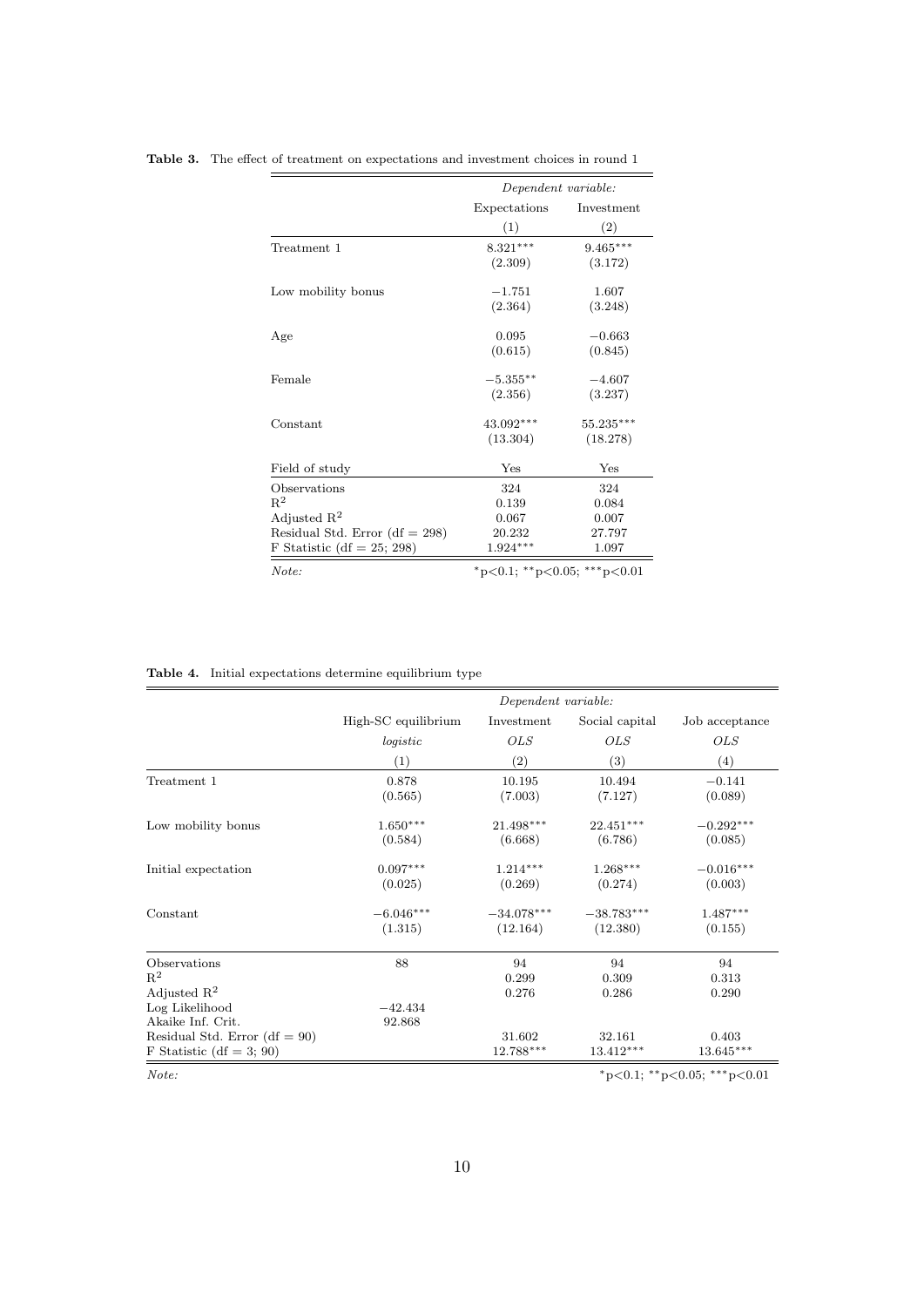may end up in one of two stable equilibria (a high-SC or a low-SC equilibrium), but do not study the factors that determine which of these outcomes will materialize. The use of data from natural experiments is problematic, because the results of observational studies can be driven by self-selection or subjects' unobserved characteristics. For these reasons we have used a laboratory experiment to address our research question.

We have found that experimental communities that include an investment leader, who invests highly in SC and never moves, are more likely to end up in the high-SC equilibrium. In addition, we provide some evidence of the process by which a community converges to an equilibrium. We find that the presence of an investment leader increases ex-ante expectations about other inhabitants' SC investments, and that these expectations are an important factor in explaining whether the community ends up in the high-SC equilibrium or not. Hence, in this paper, we have not only shown that the presence of inhabitants committed to investing in local SC positively influences the outcome of the integration process, but have also documented the role of community members' ex-ante expectations in this process.

#### Acknowledgments

Financial support from the Czech Science Foundation through Grant GA18-16111S is gratefully acknowledged.

#### References

- Bauer, Thomas K, Sebastian Braun, and Michael Kvasnicka (2013). "The economic integration of forced migrants: Evidence for post-war Germany". In: The Economic Journal 123.571, pp. 998–1024.
- Bock, Olaf, Ingmar Baetge, and Andreas Nicklisch (2014). "hroot: Hamburg registration and organization online tool". In: European Economic Review 71, pp. 117– 120.
- Bräuninger, Michael and Andreia Tolciu (2011). "Should I stay or should I go? Regional mobility and social capital". In: Journal of Institutional and Theoretical Economics JITE 167.3, pp. 434–444.
- Chevalier, Arnaud et al. (2018). "Immigrant Voters, Taxation and the Size of the Welfare State".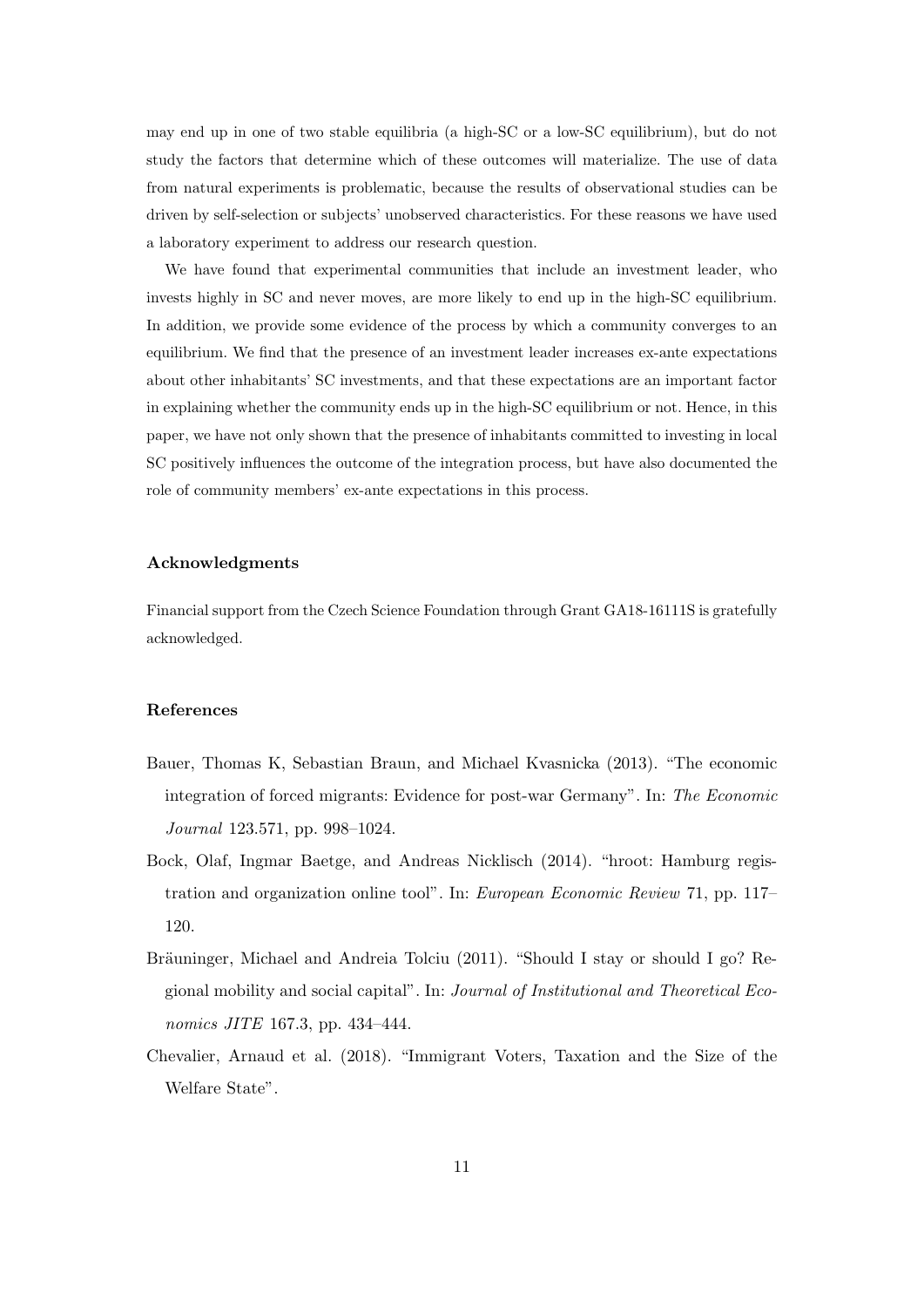- Costa, Dora L and Matthew E Kahn (2007). "Surviving Andersonville: The benefits of social networks in POW camps". In: American economic review 97.4, pp. 1467– 1487.
- d'Hombres, B´eatrice et al. (2010). "Does social capital determine health? Evidence from eight transition countries". In: Health economics 19.1, pp. 56–74.
- David, Quentin, Alexandre Janiak, and Etienne Wasmer (2010). "Local social capital and geographical mobility". In: Journal of Urban Economics 68.2, pp. 191–204.
- Fischbacher, Urs (2007). "z-Tree: Zurich toolbox for ready-made economic experiments". In: Experimental economics 10.2, pp. 171–178.
- Folland, Sherman (2007). "Does "community social capital" contribute to population health?" In: Social Science & Medicine 64.11, pp. 2342–2354.
- Freitag, Markus and Antje Kirchner (2011). "Social capital and unemployment: A macro-quantitative analysis of the European regions". In: Political studies 59.2, pp. 389–410.
- Guzi, Martin, Peter Huber, and Štěpán Mikula (2019). "Old sins cast long shadows: The Long-term impact of the resettlement of the Sudetenland on residential migration". Comming soon.
- Hotchkiss, Julie L and Anil Rupasingha (2018). "Individual Social Captial and Migration". In:
- Knack, Stephen (1992). "Civic norms, social sanctions, and voter turnout". In: Rationality and Society 4.2, pp. 133–156.
- Wiedemann, Andreas (2016). "Poj $\check{d}$  s námi budovat pohraničí!": osídlování a proměna obyvatelstva bývalých Sudet 1945–1952. Prague: Prostor.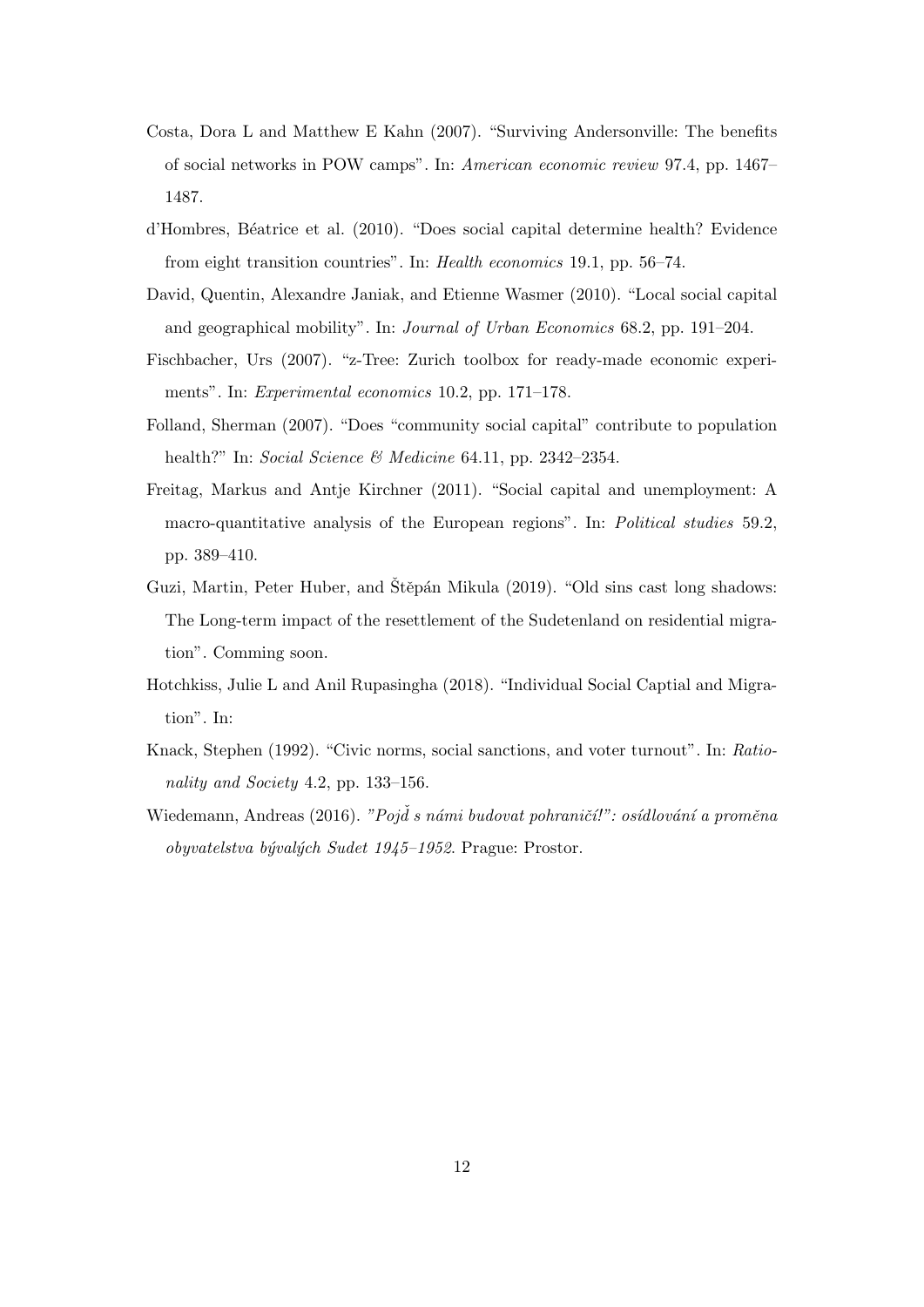#### Appendix A. Experimental instructions (translation from Czech)

#### Introduction [same for T0 and T1]

Welcome to the experiment. The aim of the study is to understand how people make decisions in certain situations. You will be able to earn money for your participation in the experiment, depending on your decisions and the decisions of the other participants in the experiment. You will receive payment at the end of this session in cash and in private. Other participants will not be informed about your payment.

Do not communicate with other participants during the entire experiment, do not use a mobile phone or other electronic devices except the computer at which you are seated, and pay your attention exclusively to the experiment. In case of disobedience, you will be excluded from the experiment without any payment. If you have a question while reading the instructions or later during the game itself, please raise your hand and the research assistant will come to you and answer the question.

Today's session consists of two parts. We will refer to them as Experiment 1 and Experiment 2. We will now read the instructions for Experiment 1. Please listen carefully.

#### Experiment 1 [T0]

Experiment 1 consists of 10 identical rounds. In each round, you will play in a group with three other players who will be randomly selected from the participants in the experiment in this room. You will not receive any information about the identity of the players in your group throughout the experiment. The composition of the groups remains the same during experiment 1.

Each round of the experiment consists of two periods. In period 1, you will receive 80 CZK, from which you can invest 0 to 80 CZK in the so-called *social capital*. In period 2, all three participants in the experiment from your group will receive an offer to receive a bonus of 40 CZK  $(25 \text{ CZK})$  [in the low-bonus treatment], or 80 CZK. If they accept this offer, they get a bonus, but their social capital is lost. If they do not accept it, their payment from this round will depend on their level of social capital and also on the social capital of the other members of the group. The computer player will never receive an offer. We will explain everything in detail in the following text.

Period 1: All players in the group choose their investment in social capital in period 1. You can invest any amount from 0 to 80 CZK in social capital. If in period 2 you do not receive a bonus offer or do not accept, then the amount invested equals the level of your social capital.

The return on social capital is calculated as your social capital ∗ rate of return. The rate of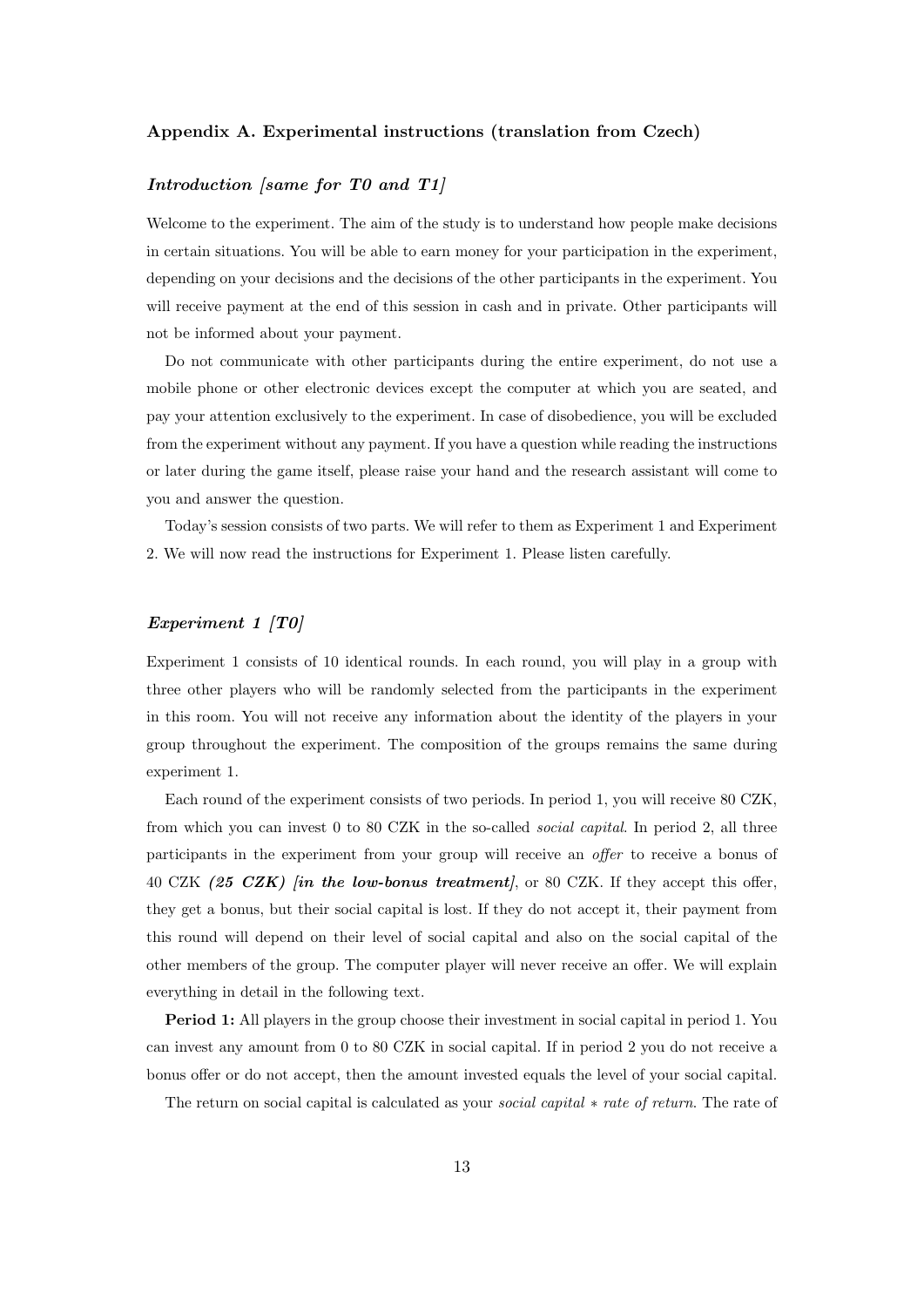return depends on the level of social capital of the other three members of the group and is calculated as the sum of the social capital of the other three members of the group /120. The rate of return ranges from 0 if the social capital level of the other players is zero, to 2 if the social capital level of the other two players is 80 (a total of 240).

In period 1, we will also ask you to tell us how much you think, on average, the other players in the group invest in social capital.

At the end of period 1, you will find out how much other players have invested in social capital. The order of the players will be random for this information and will be drawn again in each round. Therefore, you will not be able to track how a particular player made decisions in each round of the experiment.

Period 2: Randomly selected three of the four players in the group will receive an offer to receive a bonus. The bonus has a value of 40 CZK (25 CZK) with a 90% probability and a value of 80 CZK with a 10% probability. If the player accepts the offer, then his social capital is lost, i.e. the level of his social capital is zero. In this case, the player in period 2 will receive a bonus of 40 CZK or 80 CZK, and his return on social capital is zero. If the player does not accept the offer, then (s)he receives a return on social capital in period 2.

#### Payoffs

The player's payoffs from each round are therefore calculated as follows:

- (1) The player invests x in social capital and does not receive the offer. The player gets the rest of the amount, i.e.  $80-x$  CZK, and the return on social capital, which is calculated as x∗ rate of return. The rate of return is given as the sum of the social capital of the other three members of the group/120. Social capital of the other players is equal to their investment if they did not receive the offer or rejected it, and 0 if they accepted the offer.
- (2) The player invests x in social capital and receives and rejects the offer. In that case, his payment is the same as in the previous point.
- (3) The player invests x in social capital, receives an offer of 40 CZK (25 CZK) and accepts it. The gets the rest of the amount, i.e.  $80-x$  CZK, and a bonus of 40 CZK (25 CZK). In total, (s)he receives  $80 - x + 40$  (25) CZK.
- (4) The player invests x in social capital, receives an offer of 80 CZK and accepts it. The gets the rest of the amount, i.e.  $80 - x$  CZK, and a bonus of 80 CZK. In total, (s)he receives  $80 - x + 80$  CZK.

At the end of each round, you will find out how many of the other players accepted the bids, what was the rate of return, what was the income from social capital and what was your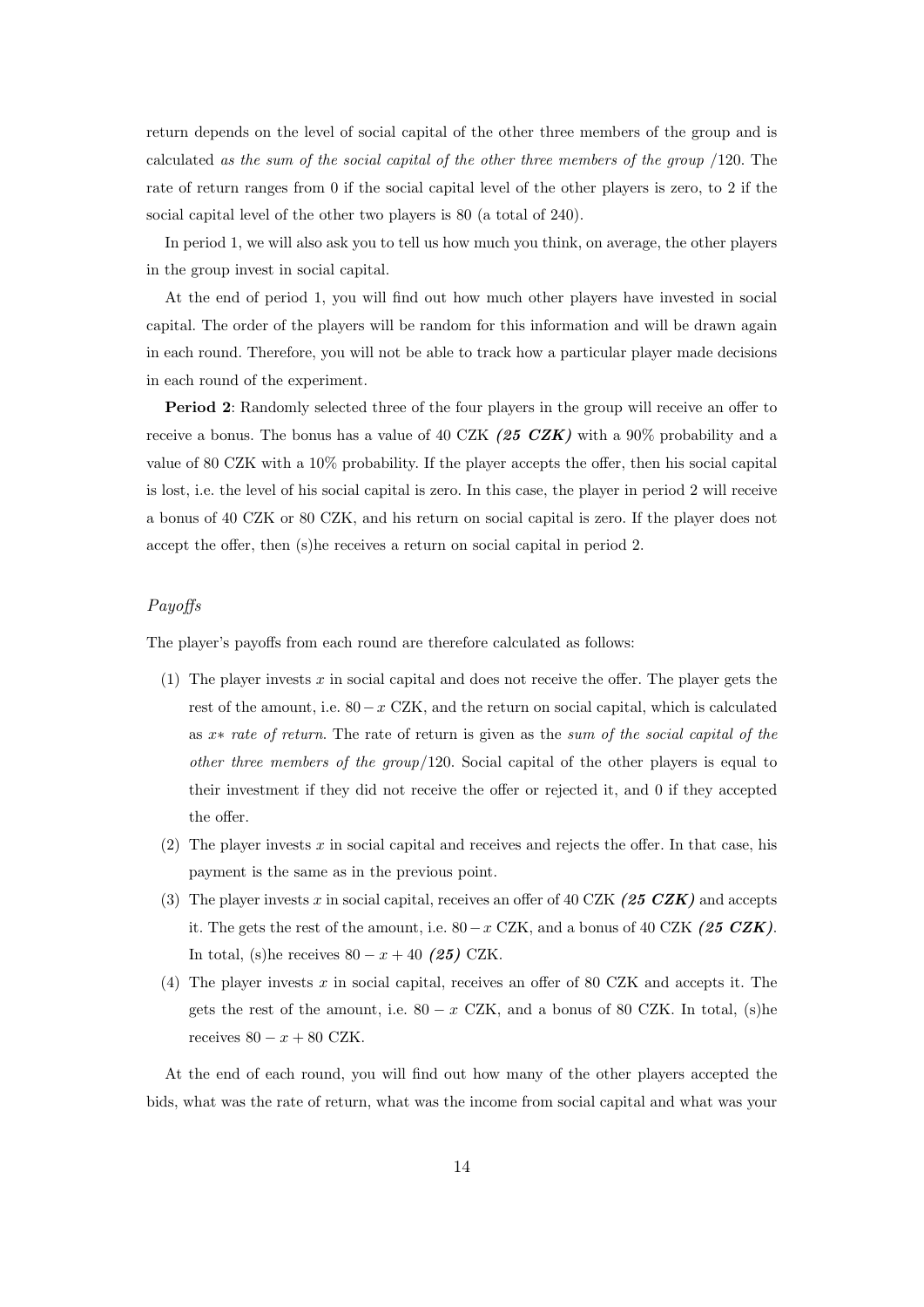payoff in that round.

Out of 10 rounds of experiment 1, one round will be drawn at random and the amount you earned in this round will be paid to you. If your estimate in the given round was 5 CZK or less from the actual average invested amount of the other two players in your group, then you will get an additional 30 CZK.

#### Experiment 1 [T1]

Experiment 1 consists of 10 identical rounds. In each round, you will play in a group with one computer player and two other players who will be randomly selected from the participants in the experiment in this room. You will not receive any information about the identity of the players in your group throughout the experiment. The composition of the groups remains the same during experiment 1. The computer player uses the same strategy throughout the experiment, which is common knowledge to all players.

Each round of the experiment consists of two periods. In period 1, you will receive 80 CZK, from which you can invest 0 to 80 CZK in the so-called social capital. In period 2, all three participants in the experiment from your group will receive an offer to receive a bonus of 40 CZK (25 CZK) [the low-bonus treatment], or 80 CZK. If they accept this offer, they get a bonus, but their social capital is lost. If they do not accept it, their payment from this round will depend on their level of social capital and also on the social capital of the other members of the group. The computer player will never receive an offer. We will explain everything in detail in the following text.

Period 1: All players in the group choose their investment in social capital in period 1. You can invest any amount from 0 to 80 CZK in social capital.

If in period 2 you do not accept the bonus offer, then the amount invested equals the level of your social capital. A computer player always invests 80 CZK in social capital and never receives an offer, so his level of social capital is always 80.

The return on social capital is calculated as your social capital \* rate of return. The rate of return depends on the level of social capital of the other three members of the group (i.e. the computer player and two other players) and is calculated as the sum of the social capital of the other three members of the group /120. Because the computer always has a social capital level of 80, the rate of return ranges from 2/3 (80/120) if the social capital level of the other two players is zero, to 2 if the social capital level of the other two players is 80 (together with the computer player would therefore be a total of 240).

In period 1, we will also ask you to tell us how much you think, on average, the other two players in the group (i.e. everyone but you and the computer player) invest in social capital.

At the end of period 1, you will find out how much other players have invested in social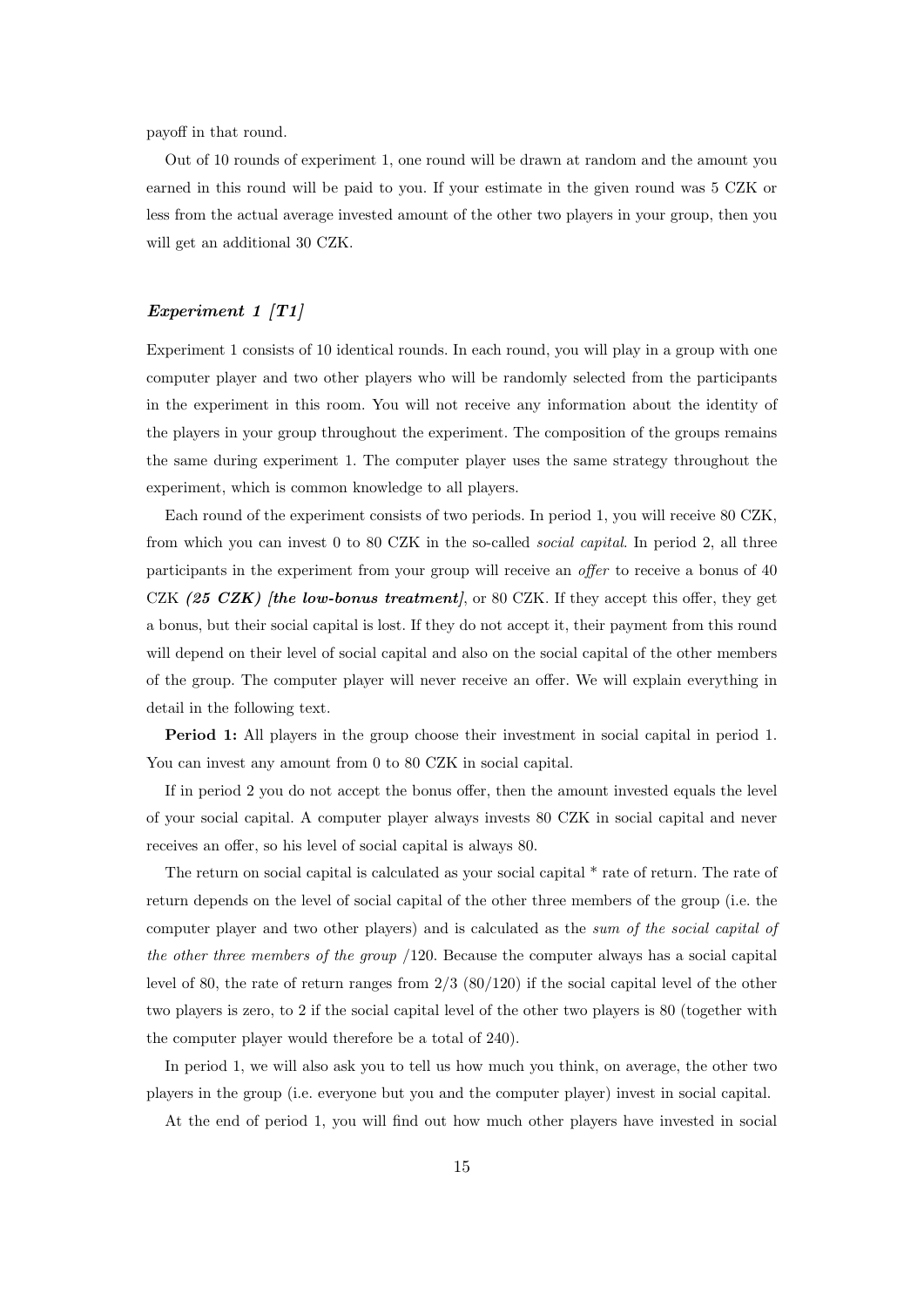capital. The order of the players will be random for this information and will be drawn again in each round. Therefore, you will not be able to track how a particular player made decisions in each round of the experiment.

Period 2: All players except the computer player will receive an offer to receive the bonus in period 2. The bonus has a value of 40 CZK  $(25 \text{ CZK})$  with a 90% probability and a value of 80 CZK with a 10% probability. If the player accepts the offer, then his social capital is lost, i.e. the level of his social capital is zero. In this case, the player in period 2 will receive a bonus of 40 CZK (25 CZK) or 80 CZK, and his return on social capital is zero. If the player does not accept the offer, then (s)he receives a return on social capital in period 2.

#### Payoffs

The player's payoffs from each round are therefore calculated as follows:

- (1) The player invests x in social capital and rejects the offer. The player gets the rest of the amount, i.e.  $80 - x$  CZK, and the return on social capital, which is calculated as  $x^*$ rate of return. The rate of return is given as the sum of the social capital of the other three members of the group  $/120$ . Social capital of the other players is equal to their investment if they did not receive the offer (computer player) or rejected it, and 0 if they accepted the offer.
- (2) The player invests x in social capital, receives an offer of 40 CZK (25 CZK) and accepts it. The gets the rest of the amount, i.e.  $80 - x$  CZK, and a bonus of 40 CZK (25 CZK). In total, (s)he receives  $80 - x + 40$  [25] CZK.
- (3) The player invests  $x$  in social capital, receives an offer of 80 CZK and accepts it. The gets the rest of the amount, i.e.  $80 - x$  CZK, and a bonus of 80 CZK. In total, (s)he receives  $80 - x + 80$  CZK.

At the end of each round, you will find out how many of the other players accepted the bids, what was the rate of return, what was the income from social capital and what was your payoff in that round.

Out of 10 rounds of experiment 1, one round will be drawn at random and the amount you earned in this round will be paid to you. If your estimate in the given round was 5 CZK or less from the actual average invested amount of the other two players in your group, then you will get an additional 30 CZK.